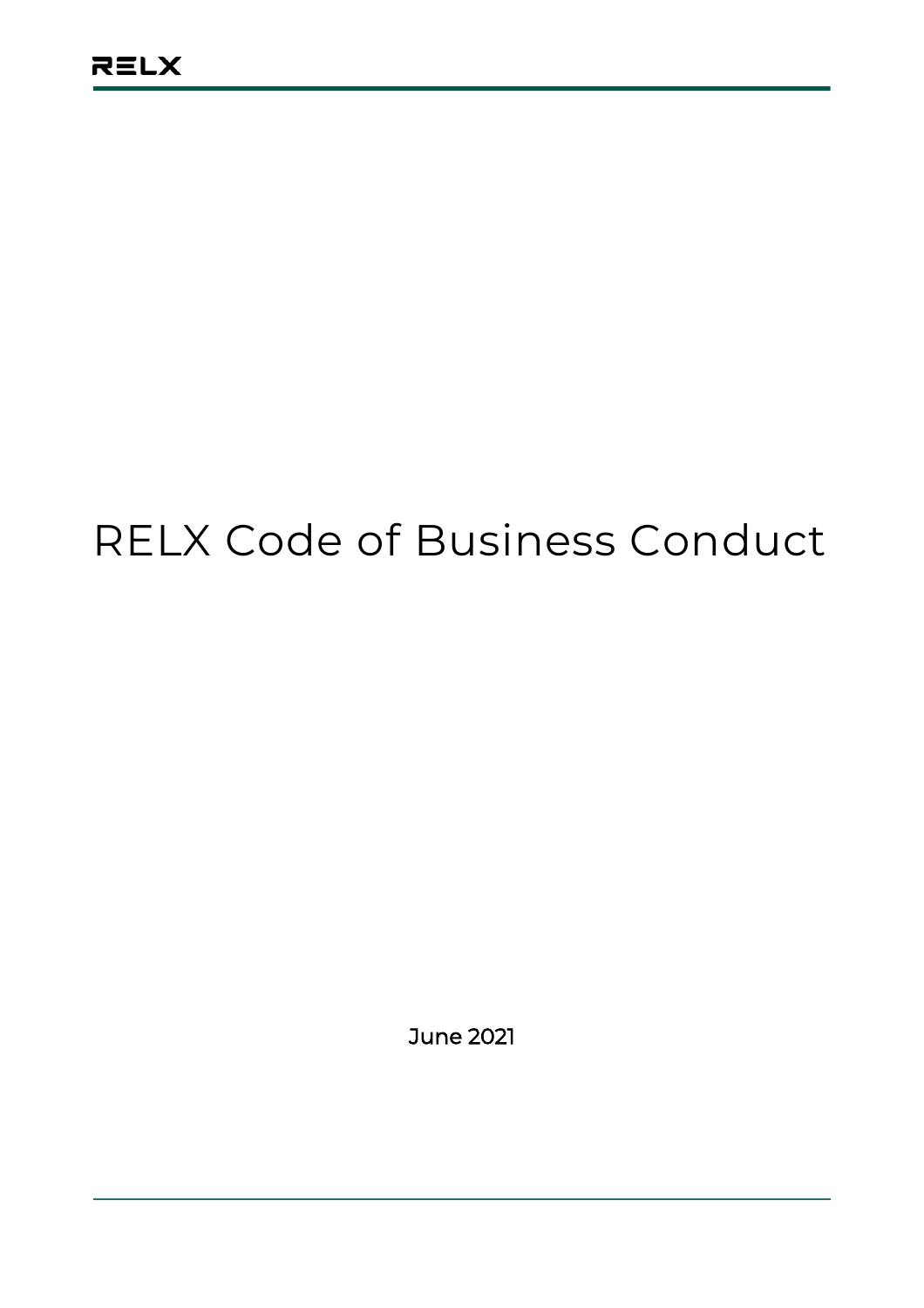# Contents

| $\mathcal{I}$ . |                                                            |  |
|-----------------|------------------------------------------------------------|--|
| 2.              |                                                            |  |
| 3.              |                                                            |  |
| 4.              |                                                            |  |
| 5.              | International Trade Compliance and Anti-Money Laundering11 |  |
| 6.              |                                                            |  |
| 7.              |                                                            |  |
| 8.              |                                                            |  |
| 9.              |                                                            |  |
|                 |                                                            |  |
|                 |                                                            |  |
|                 |                                                            |  |
|                 |                                                            |  |
|                 |                                                            |  |
|                 |                                                            |  |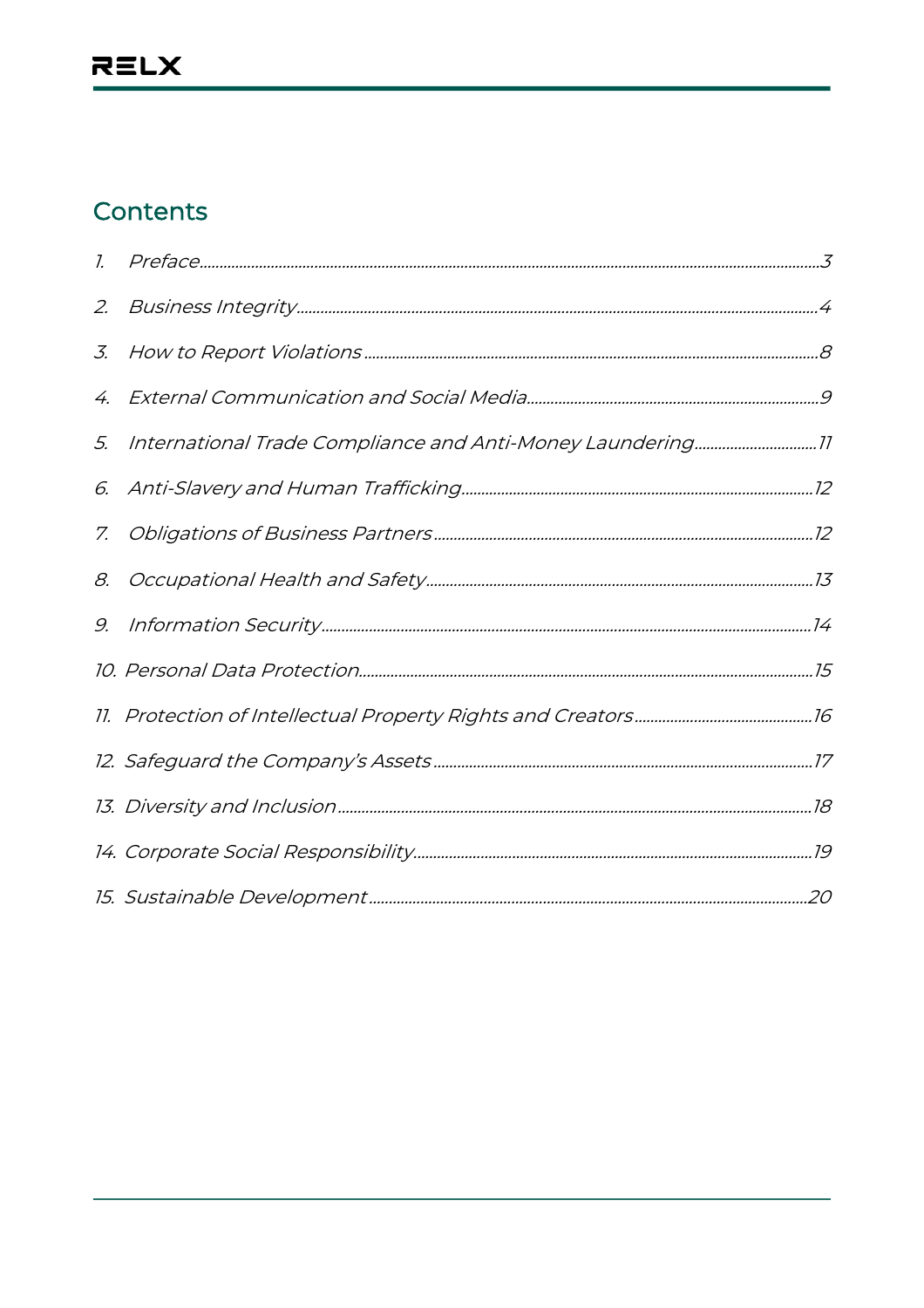### <span id="page-2-0"></span>**1. Preface**

One of the most important guarantees for RELX's long-term development is every RELX team member abides by the laws and regulations and adheres to ethical norms in their business conduct. After studying the existing cases and the global environment that RELX is facing, we have conducted an in-depth study of the norms that employees should follow in their business conduct and have developed the RELX Code of Business Conduct, which is a guideline helping us follow the legal and ethical standards.

The RELX Code of Business Conduct is the foundation that all RELX team members shall follow. Since RELX team members shall comply with other rules governing the Company, their departments, or the business areas we are engaged in, the RELX Code of Business Conduct shall prevail in case of any inconsistencies.

The RELX Code of Business Conduct is developed based on the principles of compliance with the laws and regulations of the state. In case one or more provisions in the RELX Code of Business Conduct conflict with mandatory provisions of relevant rules and regulations, the required provisions shall prevail without affecting the validity of other conditions.

The RELX Code of Business Conduct applies to all employees, executives, board members, contractors, assigned workers, retired rehires, and interns of all RELX's companies and their subsidiaries directly or indirectly controlled or entities under their control in any form (collectively referred to as "RELX team members"). The RELX Code of Business Conduct is of great significance to the Company. The Company expects each RELX team member to understand the RELX Code of Business Conduct and perform his or her duties with integrity and trustworthiness. Every RELX team member shall sign, learn, master, and abide by the requirements in the RELX Code of Business Conduct. Any RELX team member who violates this code will be subject to corresponding disciplinary sanctions (including warnings or immediate termination of their employment contract), depending on the nature and severity of their duties and behavior. They may be removed from the board of directors, terminated from the partnership/service relationship, and/or held legally accountable.

> Kate Wang Founder and CEO of RELX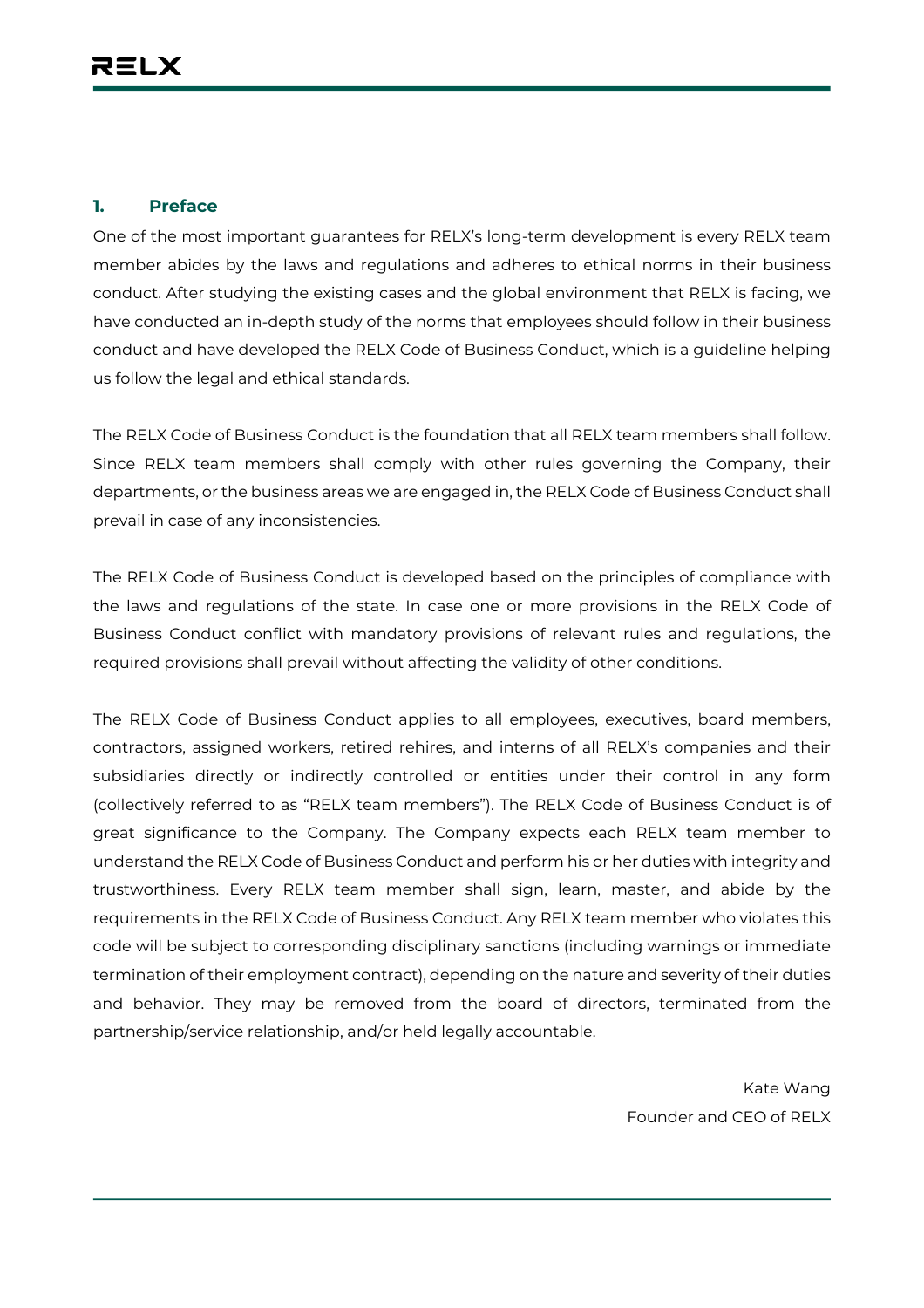## <span id="page-3-0"></span>**2. Business Integrity**

#### 2.1. Anti-corruption and anti-bribery

RELX team members shall abide by anti-corruption and anti-bribery laws. The Company strictly prohibits bribing anyone for any reason. Giving or promising valuables to obtain improper benefits and a donation made to influence a decision of another company constitutes bribery. When interacting with government officials, RELX team members shall be fully aware that violations of the laws can result in severe criminal charges and civil penalties, including fines and imprisonment. RELX team members shall obtain approval from the Integrity and Compliance Team of the RELX Legal Department before offering government officials anything (including meals and other hospitality activities). It is also required to obtain approvals before providing anything to the officials' family members.

### 2.2. Prohibition of insider trading

RELX team members engaged in the Company's business may know or acquaint inside information that has not been made public by RELX or other companies. RELX team members and their family members shall not seek economic benefits from inside information of other companies acquired from RELX or their work, as this behavior is unethical and may violate the laws. RELX team members shall not use material, non-public information for buying or selling securities (for example, RELX stocks or bonds). We shall not pass material non-public information to others to prevent others from buying or selling securities. RELX team members shall only use Confidential Information for commercial purposes approved by the Company. "Material information" refers to the information that a rational person considers essential when deciding to buy, sell, or hold securities.

Non-public information which may be considered as material includes but is not limited to:

- Financial results not yet publicly disclosed
- Earnings information not yet publicly disclosed
- Financial forecast
- Potential gains and losses of critical customers, suppliers, or contracts
- Major mergers, acquisitions, or sale of assets
- Major lawsuit
- Major new or existing product announcements
- Strategic plans
- Top management changes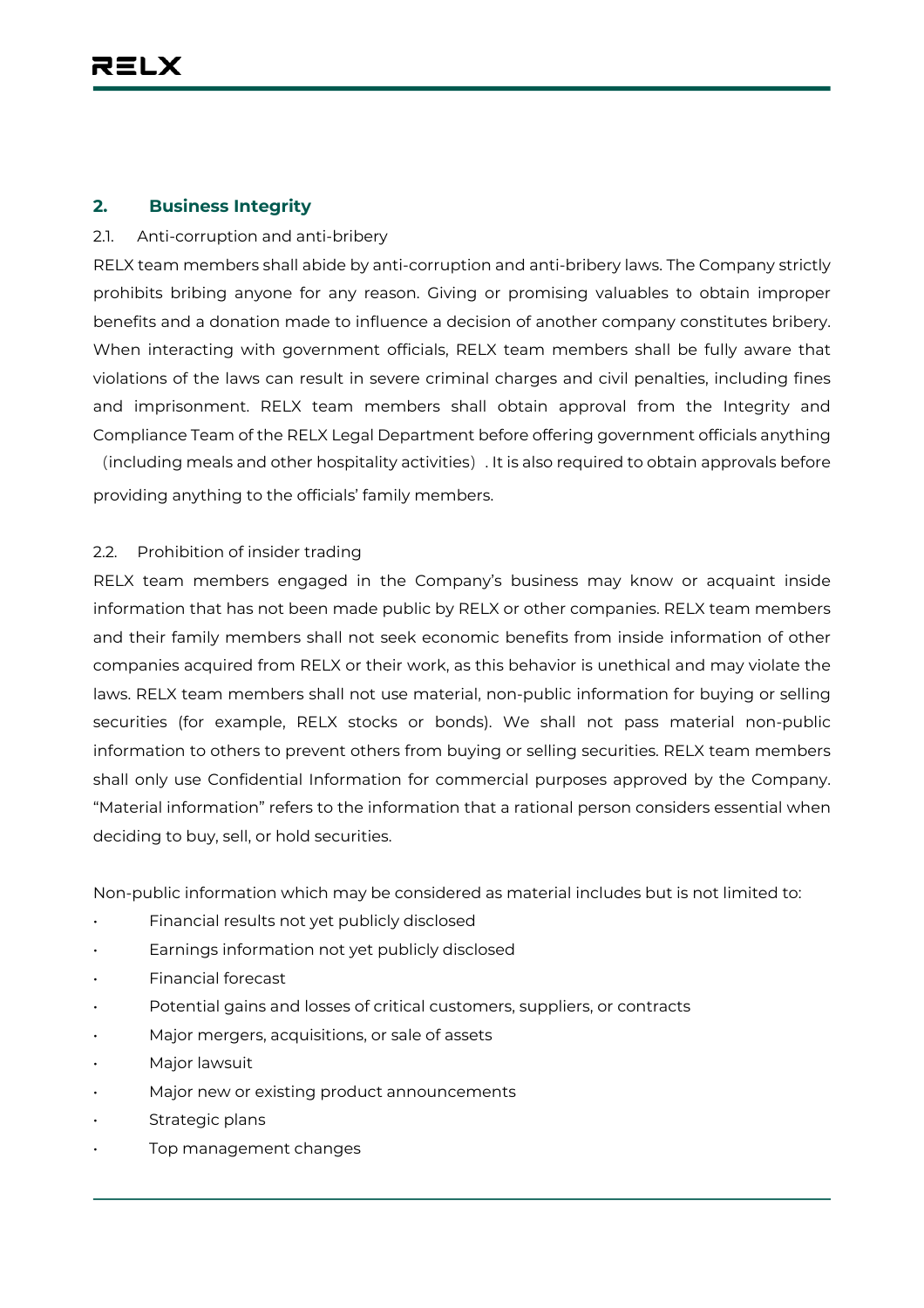#### Marketing plans

#### 2.3. Comply with competition and antitrust laws

Competition and antitrust laws protect consumers and competitors from infringement of unfair business practices and protect fair competition. The Company seeks business opportunities in a proactive spirit. When engaging in marketing or business planning activities, RELX's team members are required by the Company not only to be active and practical but also to abide by the competition and antitrust laws of the country or region where the business is located and to comply with prevailing business ethics at the time of participating in market competition.

Such laws vary by country/region. However, the following acts are generally prohibited:

- Conclude a trade restriction agreement with a competitor
- Vertical pricing or fixed resale pricing
- Abuse the dominant market position to beat competitors unlawfully
- Allocate markets or customers
- Guide the awarding of a contract to a reseller or competitor through bidding design or arrangement (also called "bid-rigging")
- Boycott designated suppliers or customers
- Restrict the sale or production of products for anti-competitive reasons

# 2.4. Anti-fraud

There may be external fraud(s) and dishonest behavior of internal employees towards the Company in business activities. For external frauds, the Company requires RELX team members to identify fraudulent activities such as false identities, financial fraud, and "phishing emails" and report them to the Company immediately after spotting these activities. For internal employees, RELX requires its team members to be honest and trustworthy and prohibits any form of dishonest behavior, including but not limited to:

- **Lying**
- Fabricating data
- Fictitious expenditure
- Bill fraud
- False expenses claims
- Fabrication of information
- Shield and conceal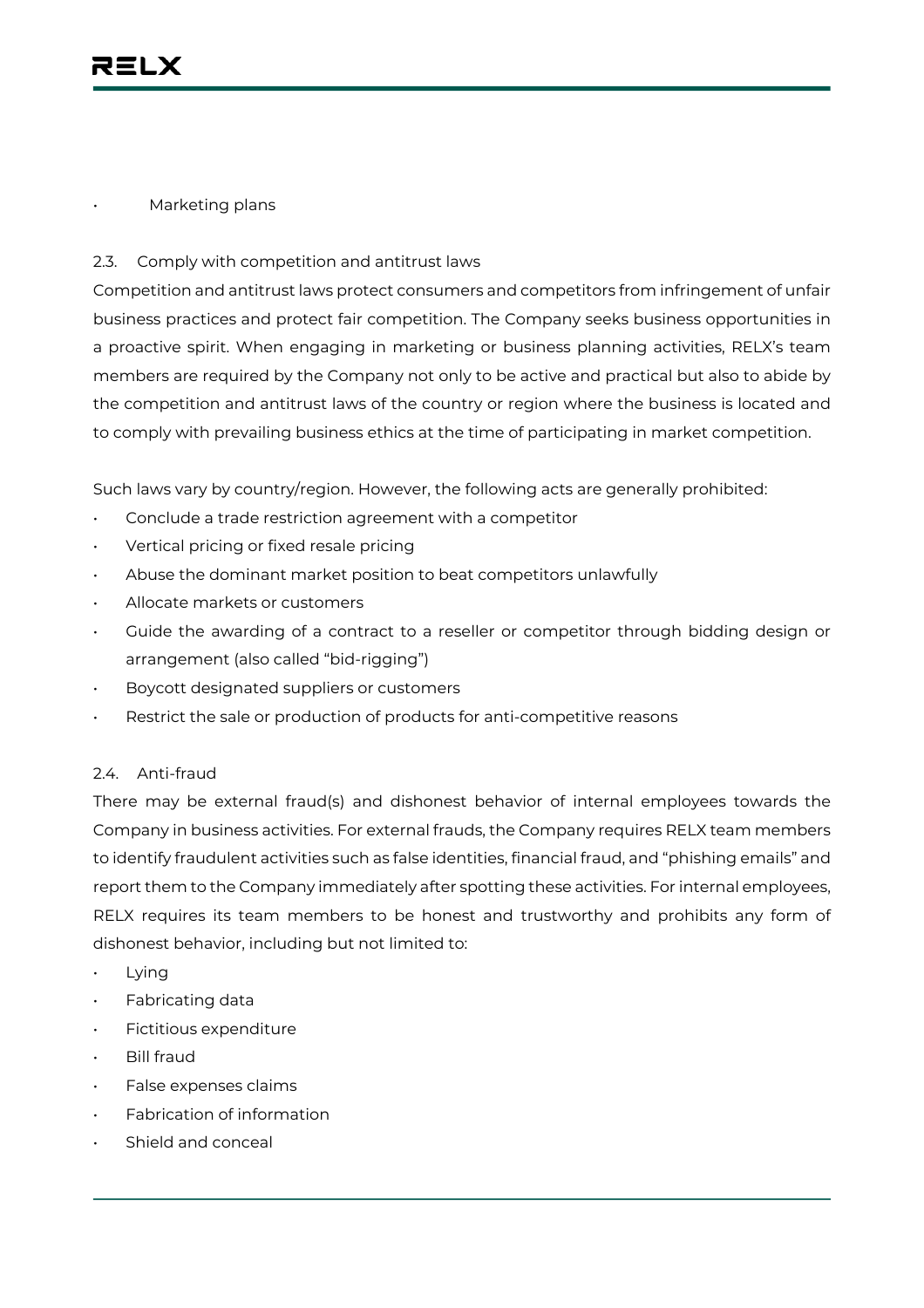- Being opportunistic
- Failing to report facts
- **Collusion**
- Internal and external collusion
- Any other act not approved by the Company and damaging the Company's property or reputation or exposing the Company to (potential) business risks

### 2.5. Avoid conflicts of interest

In case of any conflict between personal interests and the Company's interests, RELX team members shall take the initiative to avoid such disputes. Circumstances of such conflicts or potential conflicts include but are not limited to:

- Employees' relatives or those with whom we have close relationships work in RELX.
- A relative or close associate of an employee who works for, serves on, is employed by, holds an equity interest in, represents, or controls a competitor, dealer, distributor, supplier, agent, specialty store, co-franchise, or distribution outlet of RELX.
- In addition to working in RELX, the employees also have a second occupation, another job, another company, and another teaching position, or are serving or temporarily serving in another company, organization, or institution, or own equity or actual control of a company or organization other than RELX.
- Other circumstances in which the interests of RELX may be sacrificed to benefit others or individuals.

RELX team members shall immediately disclose any actual or potential conflict of interest to the Company. RELX team members shall promptly update the disclosed information in case of any changes in the circumstances.

#### 2.6. Gifts and hospitality

RELX team members shall abide by the Company's rules and regulations regarding gifts and hospitality. Etiquette exchanges and receptions are business practices in many places. This can be with customers, suppliers, or other third parties and may bring in the appearance of impropriety. RELX team members shall earnestly protect the reputation and values of RELX and avoid extravagant socializing. Before social contact, we shall ensure that this Code of Conduct, relevant compliance systems, and laws and regulations allow the provision or acceptance of such gifts or entertainment.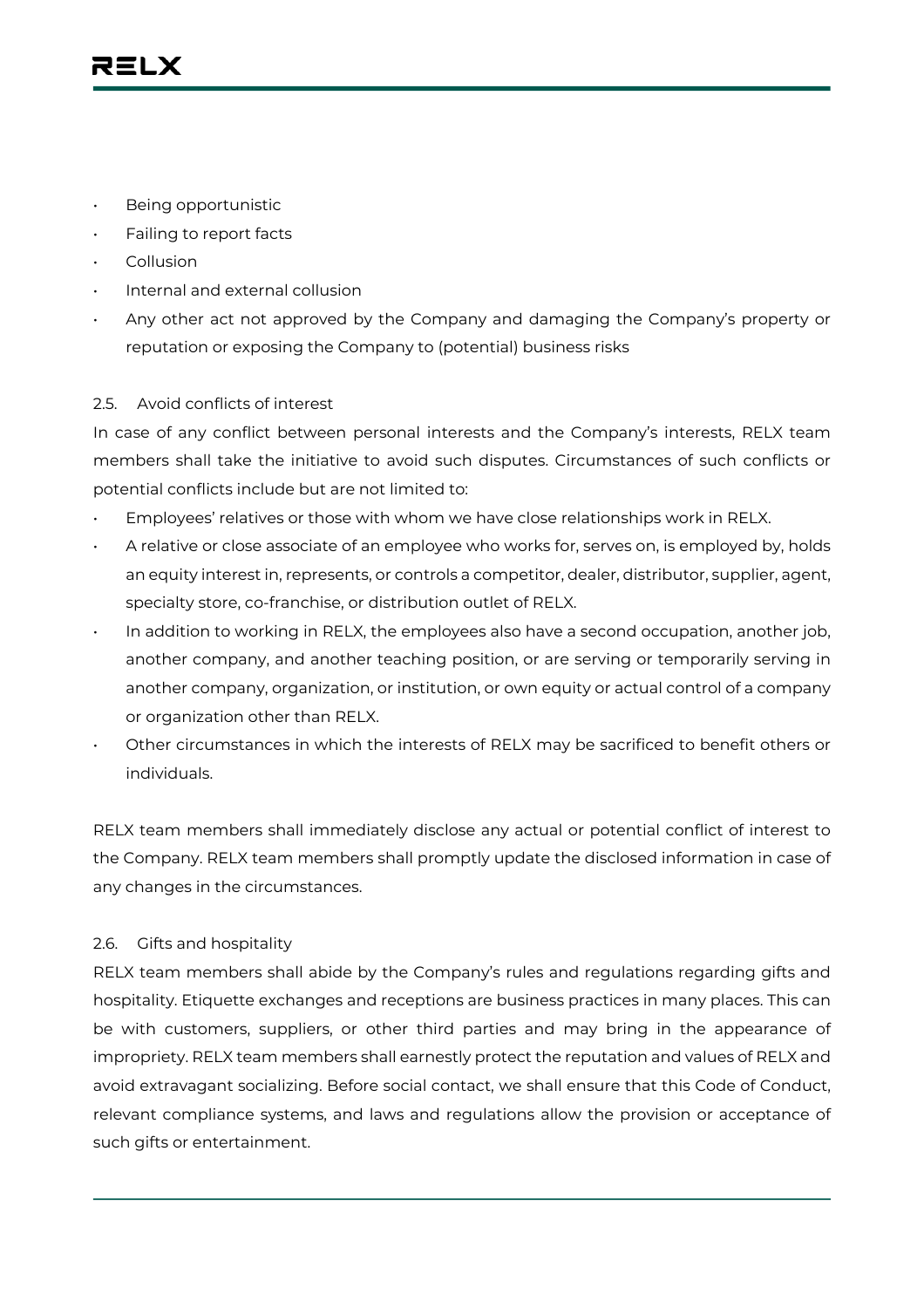#### 2.7. Abide by laws

RELX team members vary in nationalities. According to our policy, all RELX team members who conduct business shall comply with the laws, international business practices, and accepted standards of the country, region, or regional economic community where the business is conducted. These laws, procedures, or standards involve investment, trade, import and export, foreign exchange, labor, environment, contracts, consumer protection, intellectual property, accounting, and taxation, among others.

#### 2.8. Ensure financial integrity

The Company's internal control system is designed to enhance compliance by team members with legal, accounting, tax, and other regulatory requirements in the country/region where operations are carried out. Shareholders of the Company expect accurate and complete accounting from every RELX team member. Accurate financial information constitutes the basis for public disclosure of financial results. Each RELX team member ensures that company funds are correctly spent for their designated purpose. RELX's financial records must always be accurate and complete and comply with its internal control measures. This is especially important when we gain a new supplier, submit an expense report, sign a new business contract, or conduct any transaction on behalf of the Company.

Each RELX team member is responsible for the integrity of the information, reports, and records under his or her control and shall ensure all information recorded is complete, accurate, and easy to understand. RELX team members shall not provide false facts, falsify records or accounts, or intervene in any way with the audit of the Company's financial records.

# <span id="page-6-0"></span>**3. How to Report Violations**

RELX seeks to maintain a well-ordered approach to business ethics and has adopted a zerotolerance approach toward all fraud, corruption, bribery, extortion, embezzlement, theft, harassment, discrimination, money laundering, and other improper conduct in violation of the Code of Business Conduct.

In case of any suspected violations of the Code of Business Conduct are noticed, we encourage all RELX team members and business partners to make full use of our reporting channels for feedback as follows: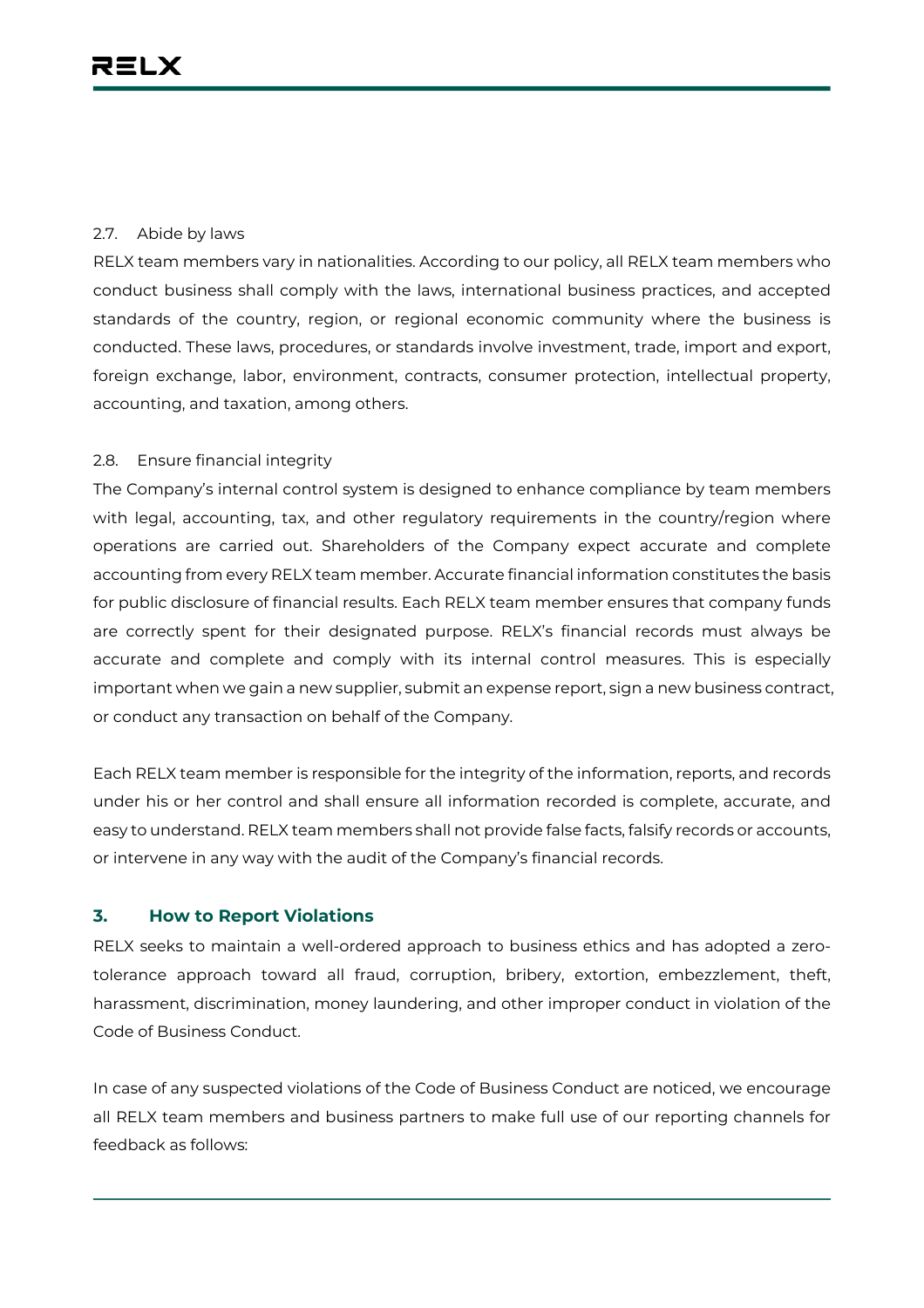RELX Code of Conduct Committee coc@relxtech.com

The Company strictly prohibits and punishes any retaliation and takes appropriate measures to protect whistleblowers. To address your concerns, we are committed to providing you with channels through which you can submit confidential and anonymous reports to us, to the extent permitted by applicable laws and regulations.

The voices of RELX team members and its business partners are of great importance to RELX and will help us strengthen our culture of integrity and compliance.

# <span id="page-7-0"></span>**4. External Communication and Social Media**

All communications with investors, shareholders, the press, and the financial community shall be authorized by the Company's Public Relations or Investor Relations Department. The communication must be accurate and complete. Unauthorized disclosure of the information is prohibited.

RELX team members shall follow the guidelines when using social media and not divulge RELX's confidential information or harass or discriminate against others on social media. Any social media accounts, contacts, content, or login credentials of RELX are the exclusive property of RELX.

When communicating with external social media, RELX team members shall observe the following provisions:

- Unless authorized by RELX's relevant competent authority, RELX team members shall not accept interviews or visits from reporters, consultants, and other personnel, or answer questions related to RELX.
- Without authorization, RELX team members shall not express opinions or release news in the press in the name of the Company, nor can we attend public activities on behalf of the Company.
- The Company's self-media accounts (including but not limited to Weibo, WeChat official account, Xiaohongshu, Tmall, Douyin, Bilibili, Taobao, and other platform accounts) shall only be operated by personnel authorized by the Company according to its guidance in a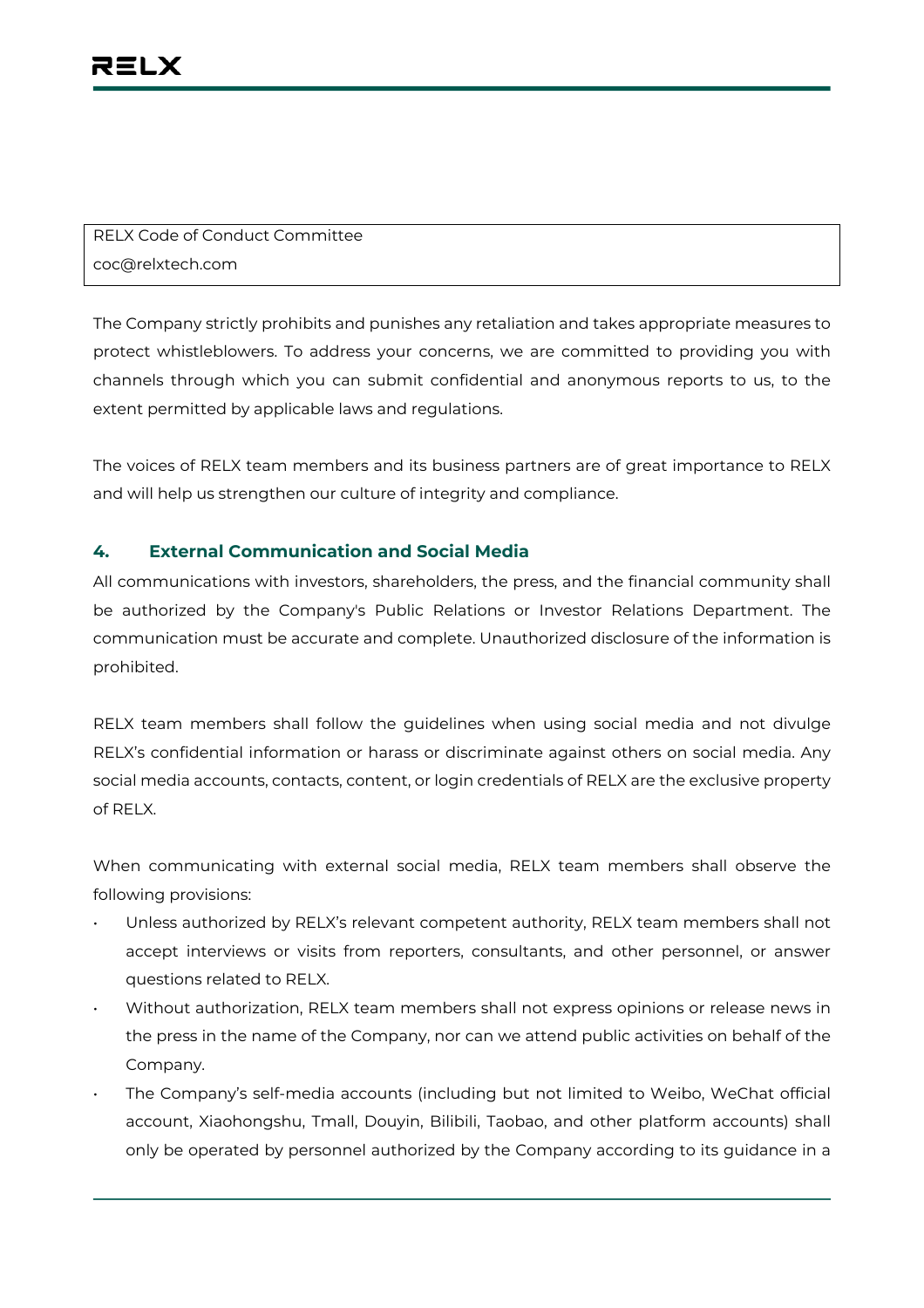•

way that not violates the interests of the Company, nor cause any negative impact on the Company's reputation; without the prior consent of the Company, any authorized operators shall not disclose the password of the Company's self-media accounts to any third party (including colleagues from other companies) or modify the passwords of these accounts.

- Only personnel authorized by the Company are allowed to discuss our business with the media, market researchers, analysts, and industry opinion leaders (such as well-known bloggers); similarly, these external contacts need to be arranged by the Company.
- Without the authorization of the Company's Board of Directors/Shareholders, no RELX team member has the right to discuss the Company's financial status with financial analysts, stockbrokers, or shareholders on behalf of RELX.
- RELX team members shall keep vigilant about the remarks we express at work or not, on social media and through other channels, and prevent inadvertent disclosure of confidential information of the Company; anyone who is unsure whether their remarks are appropriate shall not make such remarks.
- Upon receipt of a request from a lawyer, judicial officer, investigator, or another executive to provide information related to the Company's business, you should forward this request to the Legal Department for processing; upon receipt of a request from a government official or agency, you should forward this request to the Government Affairs Department for processing.

# <span id="page-8-0"></span>**5. International Trade Compliance and Anti-Money Laundering**

For national security, foreign policy, and other reasons, many countries have formulated laws and regulations on international transactions, such as importing and exporting goods, services and cross-border technology transfer. RELX and its business partners shall abide by laws and regulations related to trade sanctions, export control, and other trade in countries where RELX and its business partners operate.

To observe international trade compliance laws, the Company prohibits any business, activities, or other transactions with any areas or parties subject to sanctions that may violate sanctions as well as export control laws and regulations applicable to RELX and its business partners.

To combat money laundering and terrorist financing, RELX's business partners can only conduct business with customers who participate in legal business activities and obtain funds from legal sources.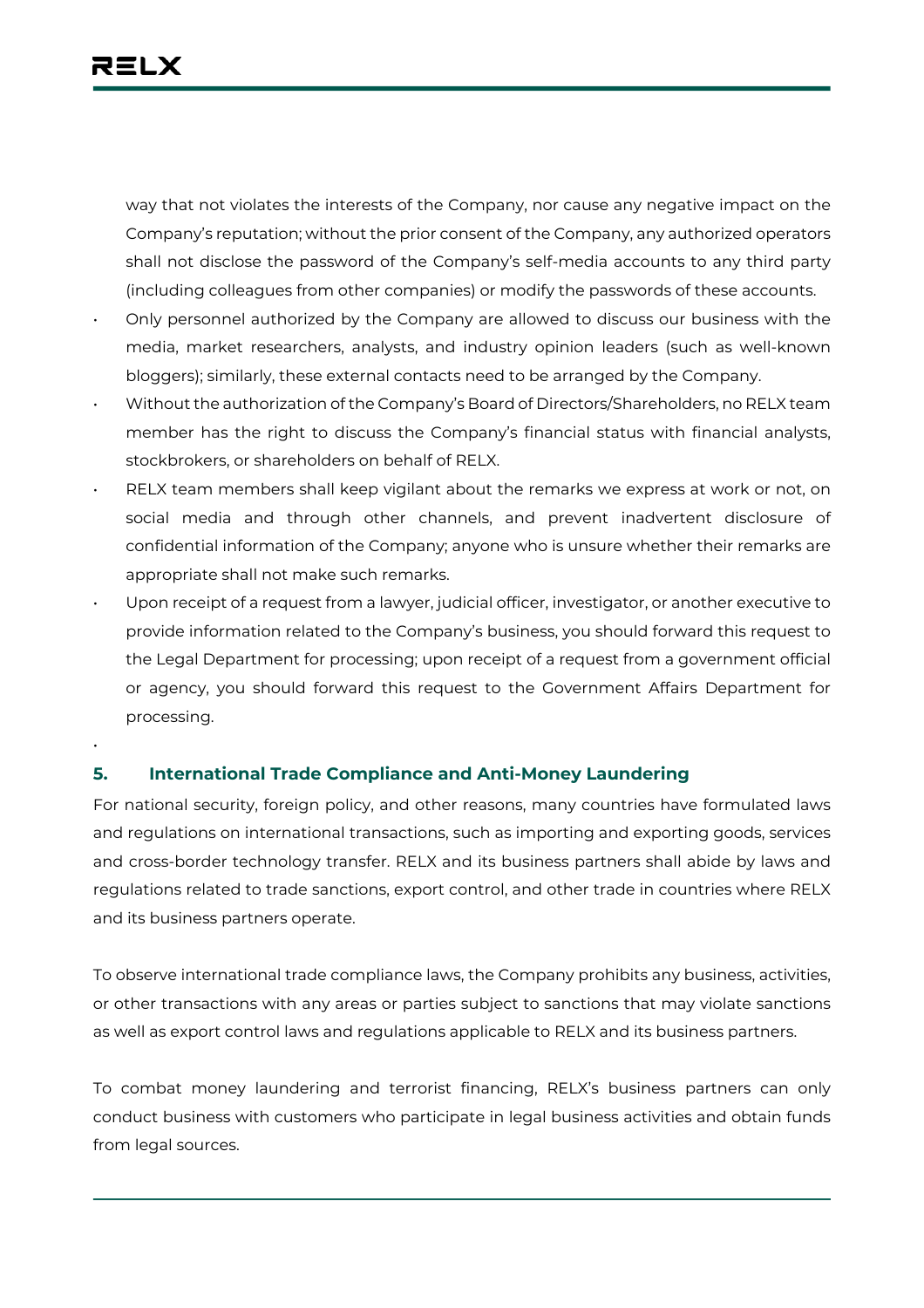# <span id="page-9-0"></span>**6. Anti-Slavery and Human Trafficking**

We and our business partners must endeavor to guarantee modern slavery or human trafficking does not occur anywhere in RELX's organization or supply chain. We prohibit child labor or other illegal employment, forced or compulsory labor, or employment discrimination.

We expect all our business partners to combat modern slavery in their respective supply chains. This commitment is also an essential factor in selecting RELX's suppliers and other business partners.

# <span id="page-9-1"></span>**7. Obligations of Business Partners**

Building our success on the cooperation with business partners, RELX expects its business partners to follow the same code of conduct as RELX. All business partners shall read, get familiar with, and abide by RELX's Code of Conduct for Business Partners and sign the confirmation letter of the Code of Conduct for Business Partners to ensure their commitment to the values and principles we uphold.

We occasionally undertake investigations, monitoring, and audit measures to confirm that our business partners have complied with the RELX Code of Conduct for Business Partners.

RELX reserve the right to pursue legal responsibilities for any business partner who causes us financial or reputational losses due to a violation of RELX's Code of Conduct for Business Partners.

#### <span id="page-9-2"></span>**8. Occupational Health and Safety**

#### 8.1. Prohibit discrimination and harassment

Discrimination refers to prejudice or unfair treatment of others. Harassment refers to any behavior that makes the work environment intimidating, objectionable, or hostile. These unwelcome acts may be physical, verbal, or visual. Examples of harassment include bullying, intimidation, and offensive jokes and pictures. Sexual harassment also includes blue talk, indecent touch, and asking for sexual favors.

RELX team members vary in background and culture. Diversity provides perspectives and ideas that help us think boldly and contribute to the Company's future success. The Company seeks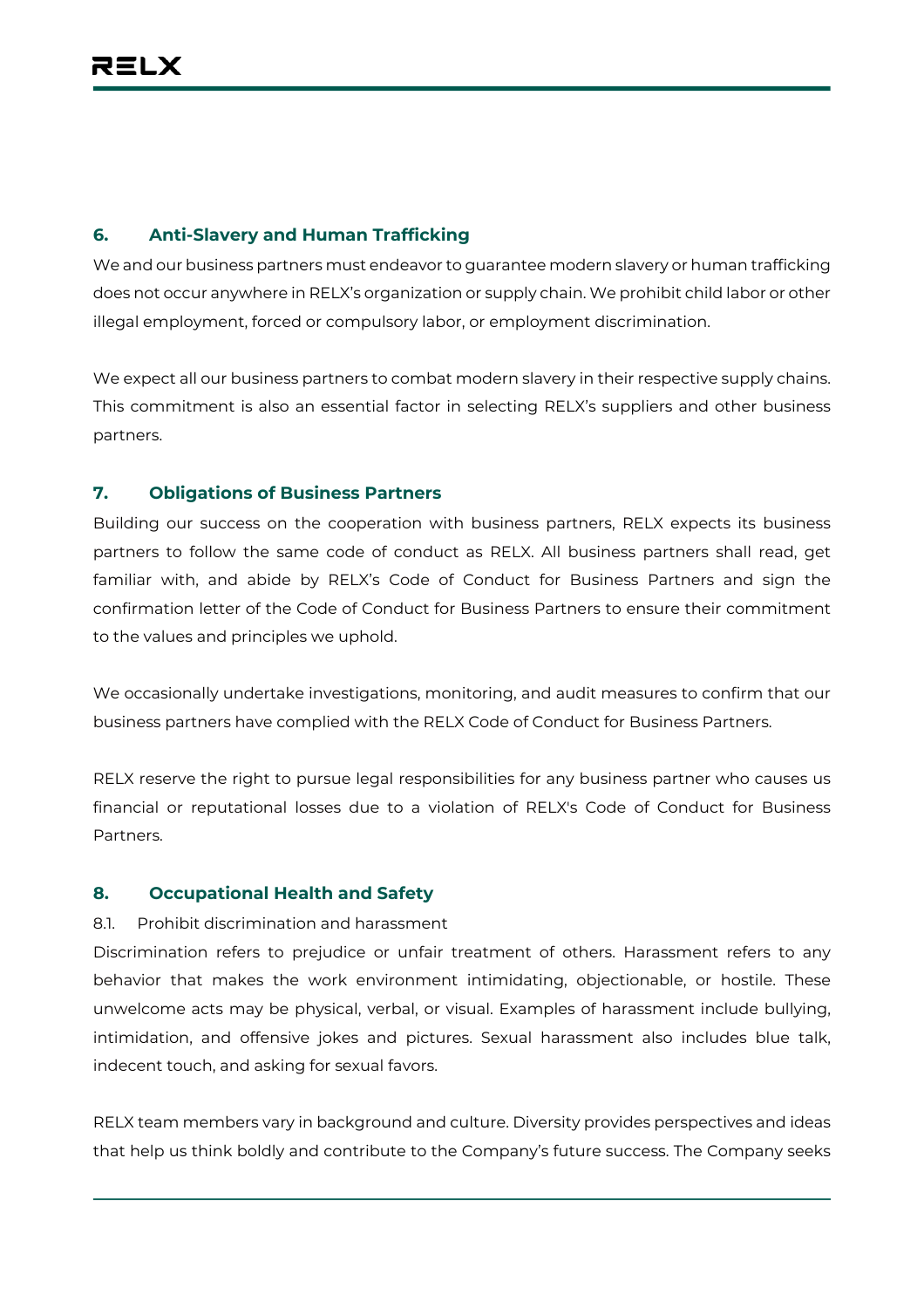to create a work environment that is free of discrimination and harassment. The Company adopts a zero-tolerance policy against discrimination or harassment by employees, supervisors, managers, and visitors (including contractors, temporary workers of intermediaries, suppliers, applicants, or customers).

### 8.2. A violence-free workplace

The Company prohibits all forms of violence. Regardless of where we are, RELX team members shall not commit any violence or threat of violence at RELX, or during the use of RELX's equipment and the course of their employment, nor talk about workplace violence in jokes.

Your safety is critical to us. If you believe yourself or others are at risk, please try to move to a safe place or shelter. Please report the danger to the local security department or law enforcement agency. In case of no local security department, please contact the local law enforcement agency. Please inform your manager and/or HR department when you are safe.

#### 8.3. No drugs in the workplace

RELX team members shall not take, possess, or distribute illegal drugs. RELX team members shall not be under the influence of alcohol or drugs while working or conducting company business, except for the lawful and moderate consumption of alcohol during legitimate business entertaining. Alcohol may be consumed by RELX team members in appropriate amounts at company-sponsored social events.

If the essential medication comes with a safety warning that may affect job duties, please contact your manager.

# <span id="page-10-0"></span>**9. Information Security**

All RELX team members and business partners are obliged to protect the information security of RELX. RELX's information includes proprietary information, the information communication system, etc. RELX's proprietary information refers to the data owned by RELX, including but not limited to the information of RELX's databases and confidential information. Technical or scientific information about RELX's current and future products, services, or research, business or marketing plans or forecasts, operating income or other financial information, personnel information (including supervisor or organizational changes), software in source code form, consulting results or materials, teaching materials that RELX acquires from consulting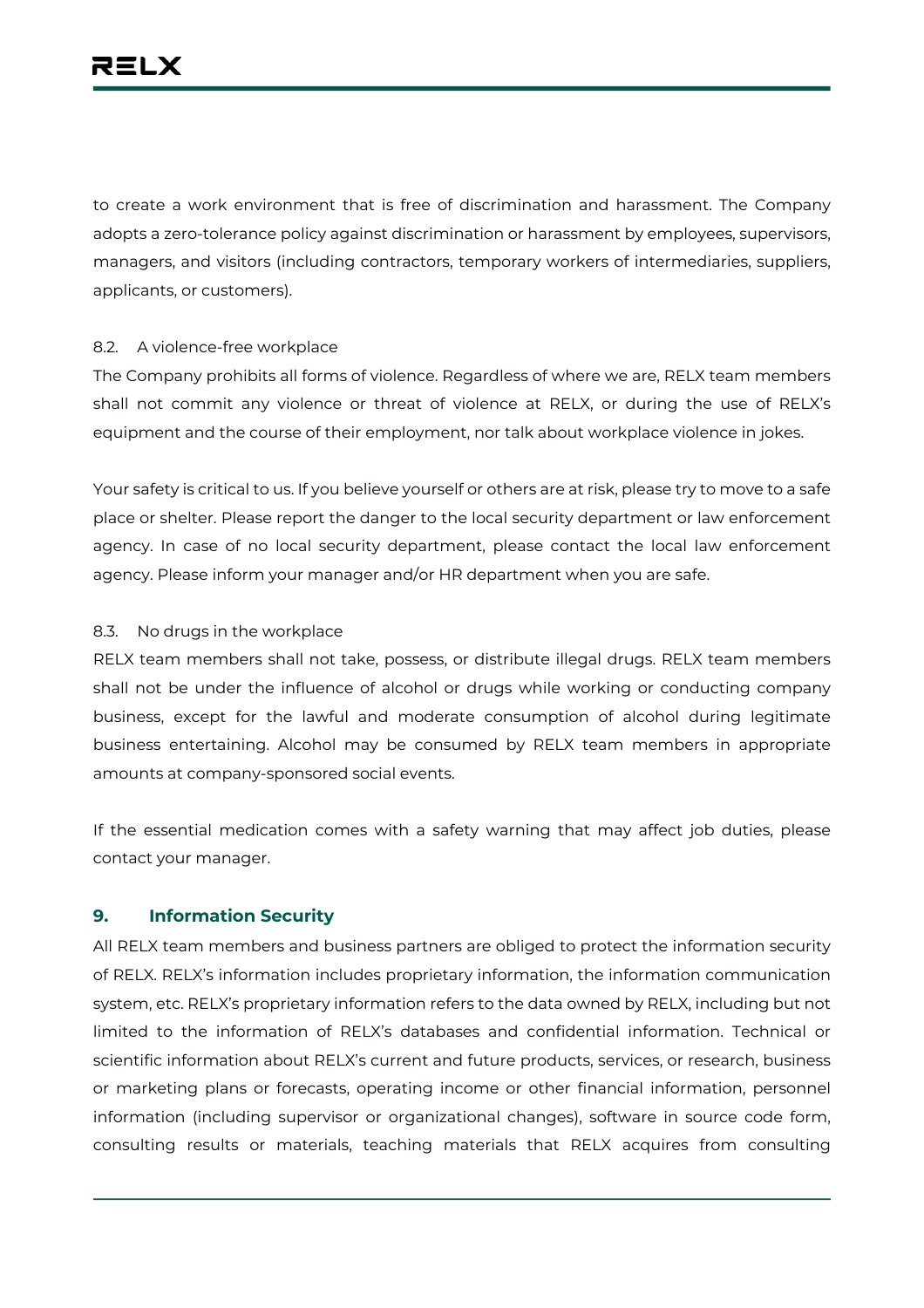companies and other third parties are all RELX's proprietary information. RELX's information communication system refers to its internal communication system and the connection with the external network. RELX's information, especially its confidential information, empowers the Company an advantage in the market competition. Any unauthorized disclosure leading to the use of RELX's proprietary information can cause severe damage to our company if used by our competitors or other industry personnel. Guaranteeing information security is greatly important to RELX's operations.

Each RELX team member should feel a sense of ownership and work together with business partners to keep RELX's information secured. RELX team members and business partners shall abide by RELX's information security and confidentiality systems and not disclose RELX's proprietary information without authorization or use it for purposes other than RELX's business. RELX team members shall be obligated to keep proprietary information of RELX confidential. This obligation of confidentiality remains after leaving office. RELX is entitled to monitor the information and communication system to ensure information security. Any improper use of RELX's information and communication system constitutes an abuse of its assets.

RELX is committed to maintaining its information security, also respecting and maintaining the information security of third parties.

# <span id="page-11-0"></span>**10. Personal Data Protection**

The Company seeks to process personal data responsibly as per relevant laws concerning personal data. The Company has issued policies to set out specific guidelines when handling protected personal information and define how to collect, process, maintain, share, and dispose of personal data. All information processes shall strictly comply with relevant laws and regulations of the state.

Due to the business need, your personal information may be transferred to a domestic or international third party. RELX team members shall acknowledge this kind of personal information transference. The usage of these materials will be strictly limited on a need-to-know basis. Without the consent of relevant management, anyone who has access to employees' data shall not disclose such information to others for a purpose other than business needs. It is the responsibility of RELX team members to understand and fulfill their obligations under such policies.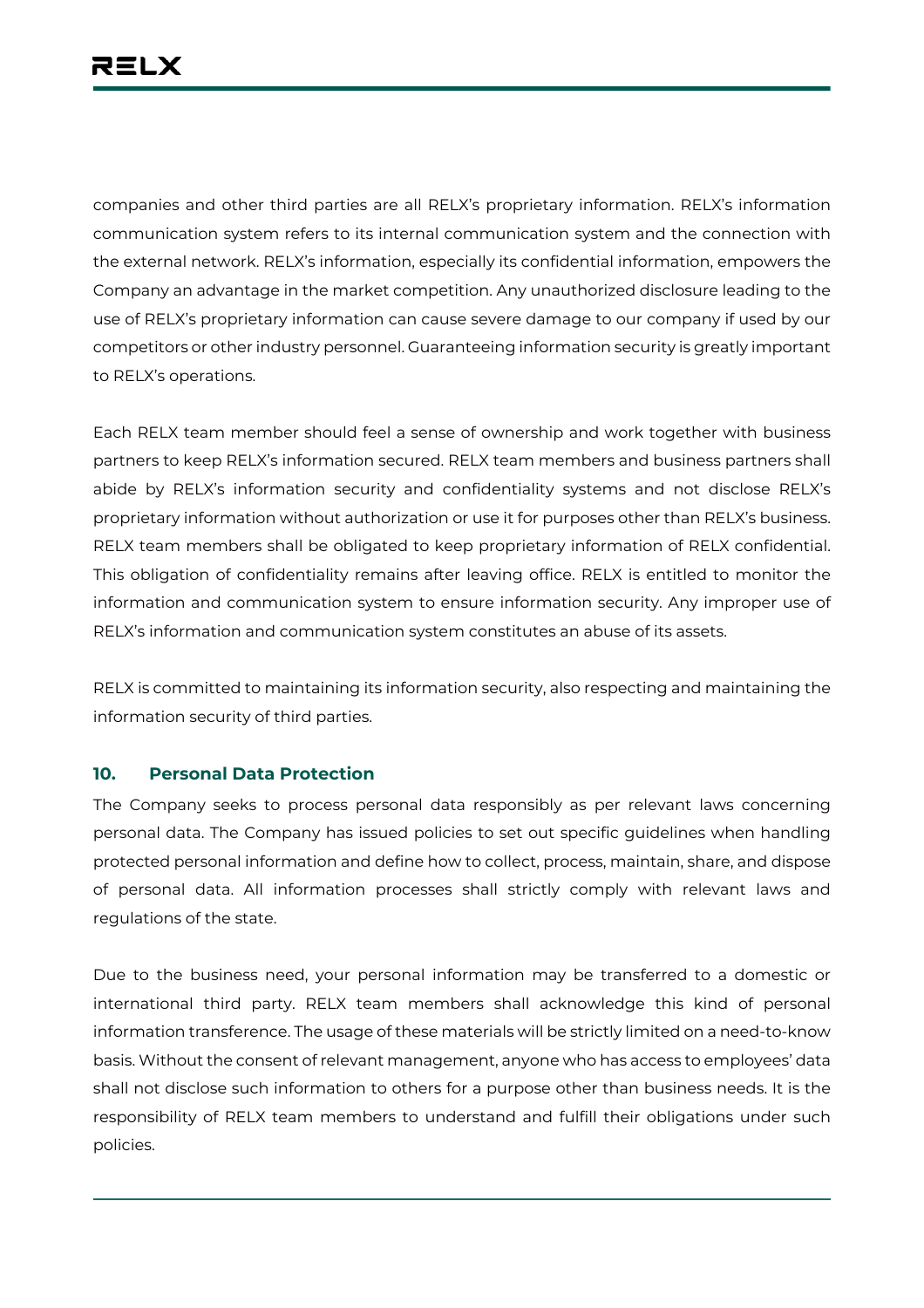When processing personal data at work:

- Only collect personal data needed by the Company
- Protect personal data
- Only access the information you need
- Require business partners to abide by RELX's commitments to personal data protection
- Report concerns or threats to personal data security

# <span id="page-12-0"></span>**11. Protection of Intellectual Property Rights and Creators**

The Company's intellectual property rights include but are not limited to patents, trademarks, copyrights, trade secrets, proprietary technology, and other information. RELX team members and business partners shall abide by RELX's policies on intellectual property and information security and protect and legally use RELX's intellectual property rights.

The Company owns all rights and interests in the intellectual achievements made by RELX employees from engaging in management, technology, product planning, program design, scientific research, training, teaching, or other works. These intellectual achievements include but are not limited to ideas, inventions, designs, computer programs, and various technical documents related to current or future business or R & D of RELX; as well as ideas, inventions, designs, computer programs, technical documents, etc. generated by RELX team members when engaged in the Company's business or acting on behalf of the Company. When the above-mentioned intellectual achievements are produced, RELX team members shall report such an achievement to the Company.

The Company respects and protects the intellectual property rights of creators. All RELX team members and business partners shall be committed to protecting the intellectual property rights of all creators, including RELX's users, cooperative organizations, and business partners.

If you are aware of any potential or existing infringements on the intellectual property rights of RELX or creators, please report them to us immediately so that appropriate actions can be taken promptly.

# <span id="page-12-1"></span>**12. Safeguard the Company's Assets**

12.1. Confidential information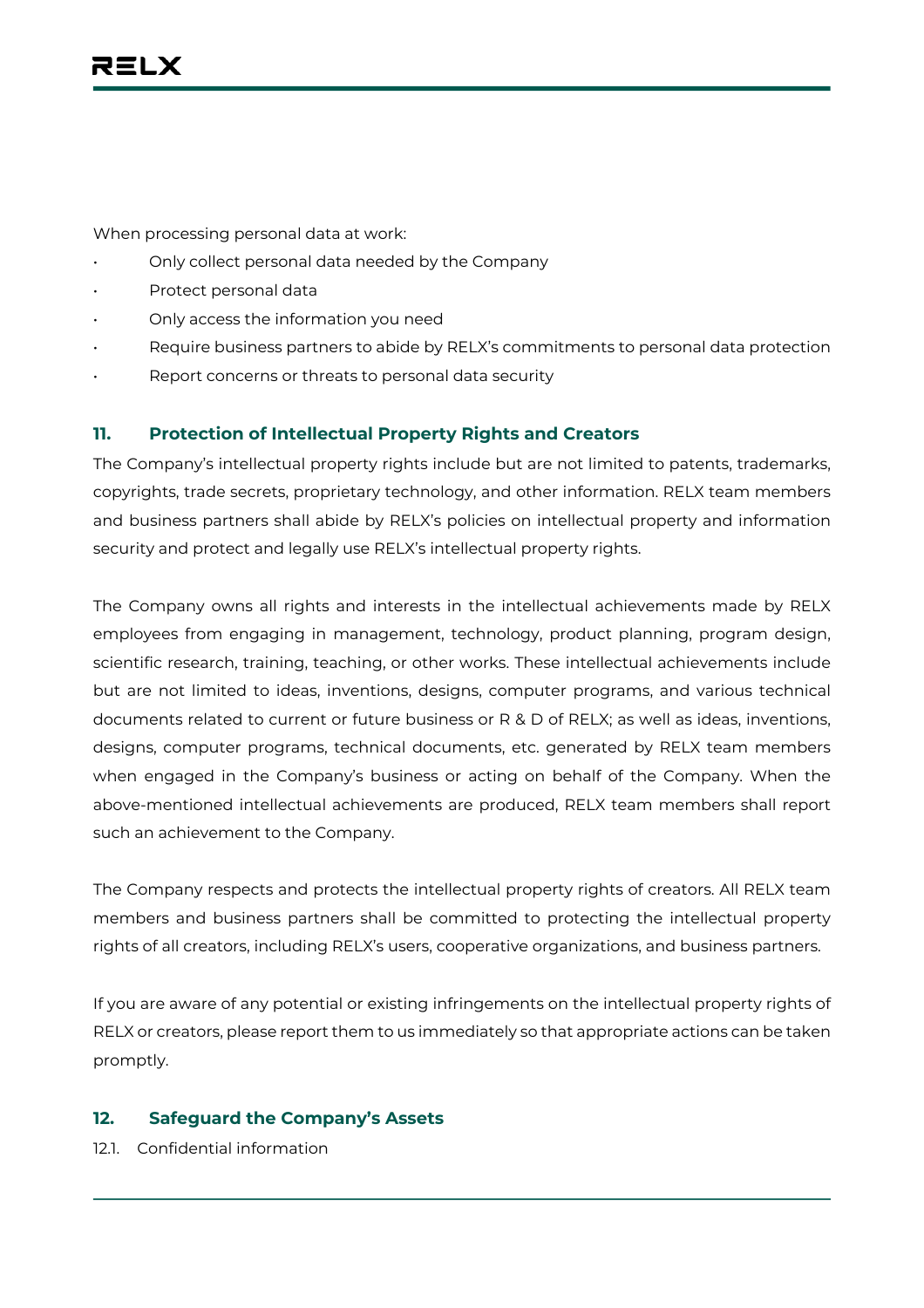Each RELX team member is responsible for protecting RELX's confidential information. Confidential information refers to non-public information that may be useful to competitors or cause damage to the Company, the Company's business partners, or customers after being disclosed. RELX's confidential information may only be used for business purposes and only be disclosed to authorized persons who need such information. Upon request of others for RELX's confidential information, please contact your manager if you are not sure whether it is authorized.

#### 12.2. Real assets

Real assets include the facilities, goods and materials, equipment, inventory, vehicles, cash, and the Company's accounts. RELX team members are responsible for ensuring RELX's physical assets are used responsibly, that is, protecting assets' safety and avoiding loss, damage, theft, unauthorized use, and waste. We shall not use products or materials for personal use or use the Company's credit card for personal expenses. The transfer of assets through fraud or embezzlement violates the RELX Code of Business Conduct and relevant laws.

#### 12.3. Record retention

RELX team members shall record and report information accurately and honestly. Each RELX team member shall ensure that the work records and documents (including but not limited to expense reimbursements, transaction documents, account books, and financial reports) we submit are true, accurate, complete, and comply with the laws and regulations as well the relevant provisions of RELX.

#### <span id="page-13-0"></span>**13. Diversity and Inclusion**

We have built our business across different geographic regions and populations and attracted human resources with various backgrounds. Only by upholding the principle of diversity and inclusion, the Company can attract and maintain a strong workforce. The development and retention of a diverse workforce assist the Company with gaining a sustained competitive advantage. This represents RELX's responsible commitment to the whole society. RELX respects uniqueness and diversity, we call for building a diverse and inclusive culture and encourage our employees to be their true and creative selves.

As a reliable business player and employer, RELX upholds high standards of establishing a workplace that respects others. RELX expects all RELX team members and business partners to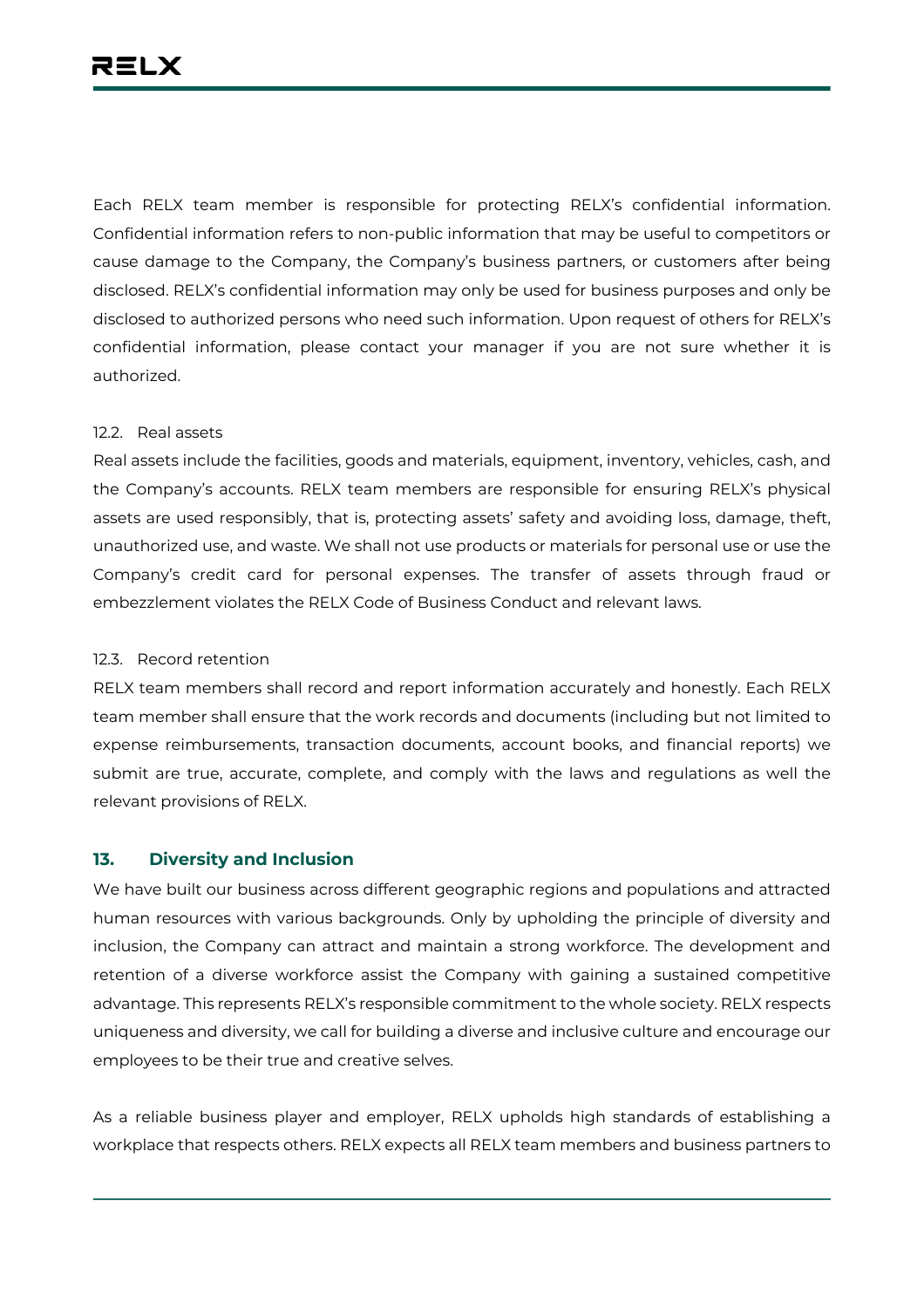behave with integrity and respect in a work-related environment and we are committed to providing a work environment where everyone feels safe, comfortable, and respected. As part of our efforts in achieving this commitment, RELX does not tolerate any form of discrimination and harassment; corresponding corrective actions will accompany any such behavior.

# <span id="page-14-0"></span>**14. Corporate Social Responsibility**

To achieve RELX's mission, we are deeply aware that the Company should have a sense of responsibility and forward-looking consciousness and take on the responsibility of building a leading brand of e-vapors.

RELX will always perform our initiative actively to fulfill our social responsibilities covering product, market, the environment, employees, and community. RELX invests its resources in minor protection, product innovation, environmental protection, supply chain, employees, and other fields to promote industrial innovation, technological upgrading, and environmental protection, and to create value for consumers, the industry, and society.

RELX actively integrates corporate social responsibility into its daily operations, participates in public welfare undertakings, continues to improve its business practices, and makes positive contributions to society. RELX encourages all RELX team members and business partners to actively provide volunteer services and to participate in other public welfare activities.

RELX highlights the importance of product safety. All RELX team members and business partners shall observe applicable laws and regulations related to product safety.

#### <span id="page-14-1"></span>**15. Sustainable Development**

RELX is committed to developing and maintaining sustainable and socially responsible practices in its global operations. RELX advocates environmental protection, operates sustainably, and observes all applicable laws and regulations on environmental protection. Each RELX team member shall abide by laws and regulations on environmental protection and RELX's environmental protection policies, increase awareness of environmental protection, promote effective utilization of resources and energy, and develop good environmental protection habits to be a protector, not a destroyer of the environment. We hope all RELX team members and business partners will be committed to protecting the environment and natural resources globally.